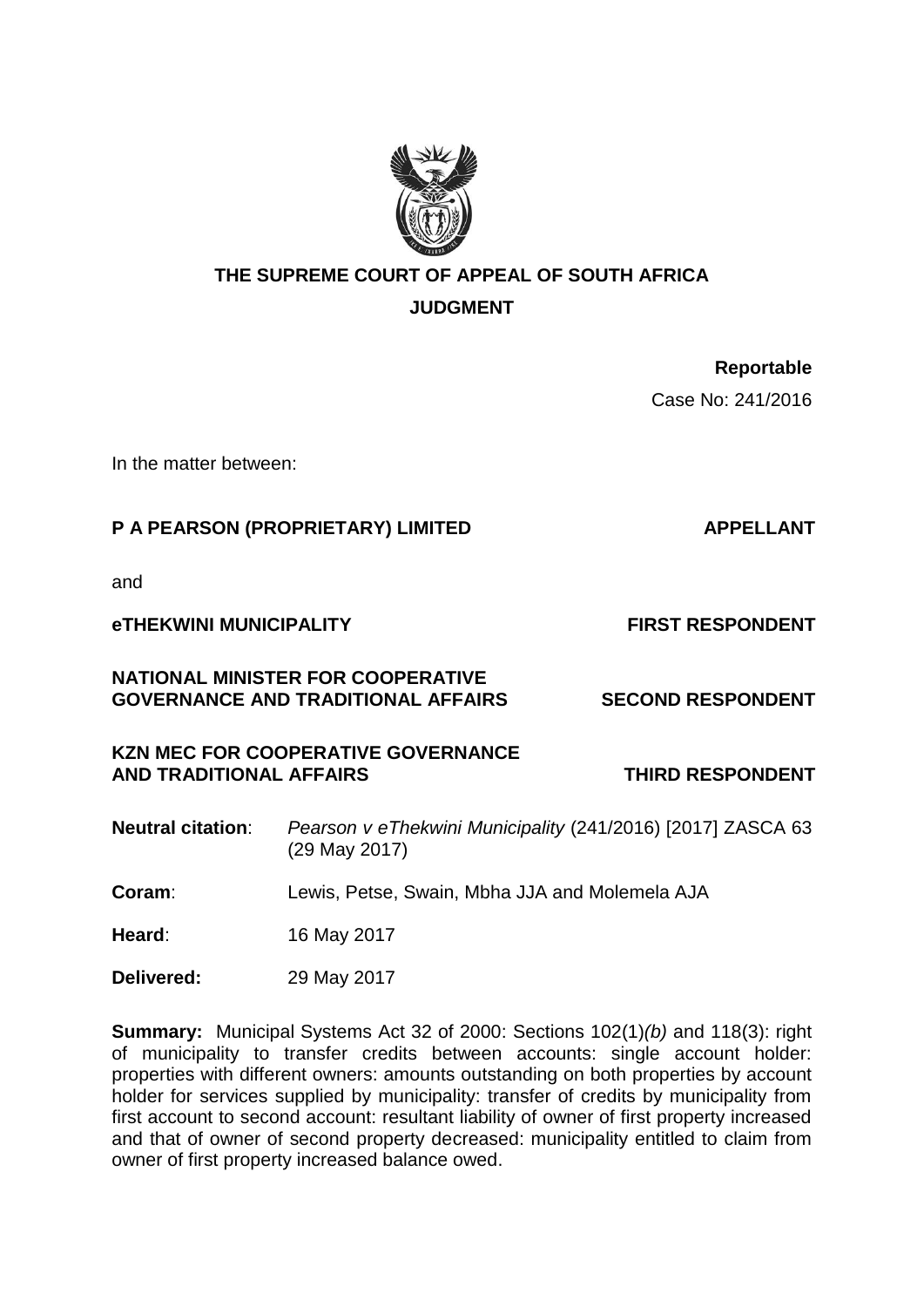#### **ORDER**

**On appeal from:** KwaZulu-Natal Local Division, Durban (Marks AJ sitting as court of first instance).

The appeal is dismissed with costs.

### **JUDGMENT**

#### **Swain JA (Lewis, Petse and Mbha JJA and Molemela AJA concurring):**

[1] This appeal examines whether the exercise by a municipality of two of its statutory powers in terms of the Municipal Systems Act 32 of 2000 results not only in unfair, but also unlawful treatment of a ratepayer. The first statutory power is the right of a municipality, in terms of s 102(1)*(b)* of the Act, to transfer credits between accounts held by a single account holder in respect of two properties, regardless of the fact that the properties have different owners. The second statutory power is the right of a municipality in terms of s 118(3) of the Act to claim from the owner of a property any outstanding amounts not paid by the account holder, based upon its right to hold the property as security for charges levied against it.

[2] The inevitable consequence of the exercise by the municipality of its right to transfer credits between two accounts held by a single account holder in respect of two properties, where the properties have different owners, is that the contingent liability of the first owner is increased, whereas that of the second owner is decreased. A subsequent claim for payment by the municipality against the owners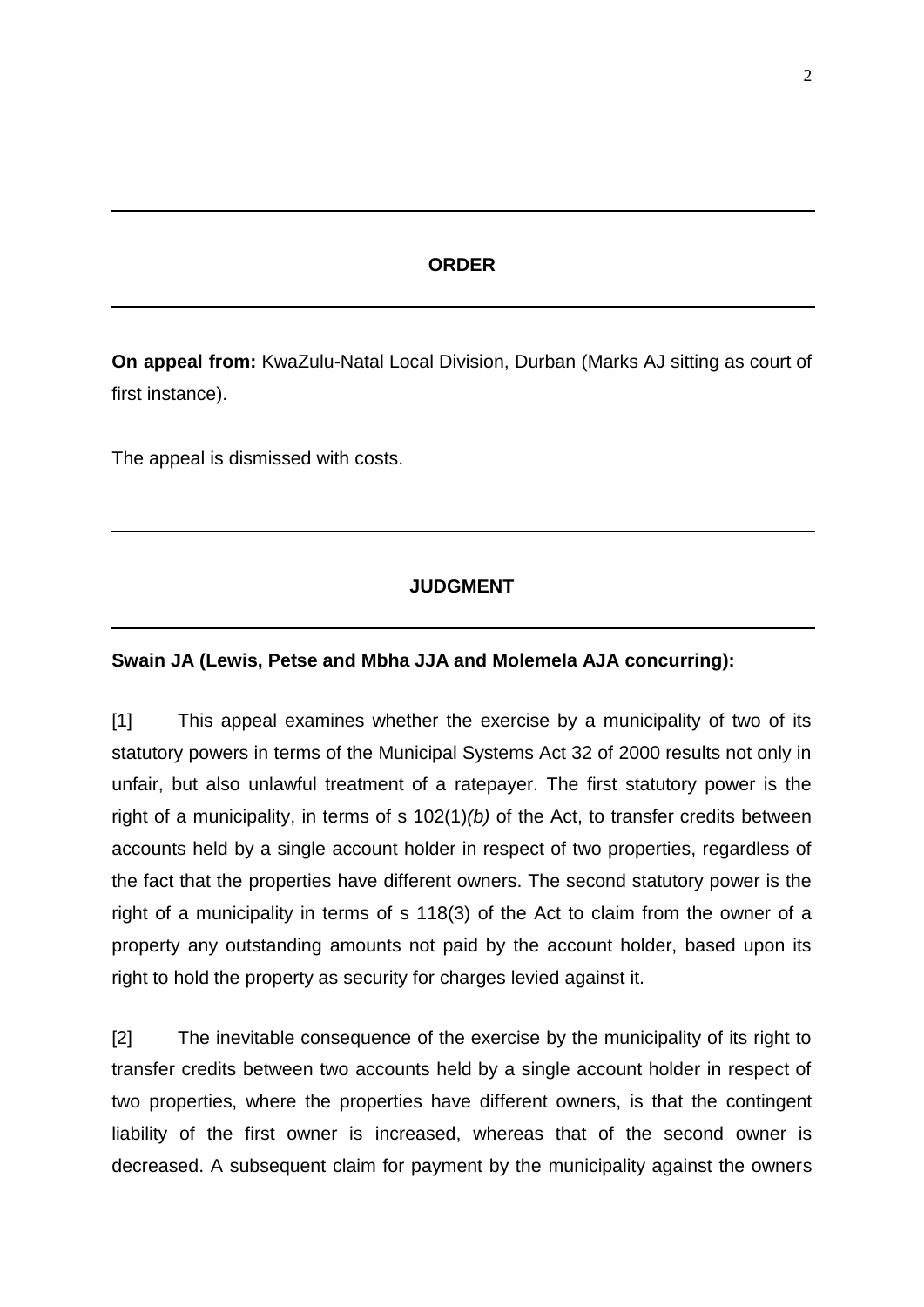for payment of the amount outstanding on each of the respective accounts is unfair to the first owner, whose liability was increased by the conduct of the municipality, whereas the liability of the second owner is decreased. The possible unfairness to the first owner is exacerbated where the liability of the second owner is extinguished, as in the present case. Whether the conduct of the municipality is not only unfair, but also unlawful, is the issue to be decided in this appeal.

[3] The appellant, P A Pearson (Pty) Ltd, is the owner of an immovable property situated at Wareing Road, Pinetown, KwaZulu-Natal (the Pearson property), within the jurisdiction of the first respondent, the eThekwini Municipality. The National Minister for Cooperative Governance and Traditional Affairs is the second respondent and the KZN MEC for Cooperative Governance and Traditional Affairs is the third respondent. Alleging that the exercise by the first respondent of these statutory powers in the manner described was unlawful, the appellant launched an application before the KwaZulu-Natal Local Division, Durban, in which payment of the amount of R1 431 442.88, was claimed from the first respondent. A claim by the appellant that the provisions of s 102(1)*(b)* of the Act were inconsistent with the Constitution and therefore invalid was withdrawn, with the result that the second and third respondents were no longer required to participate in the proceedings. The court a quo (Marks AJ) dismissed the application with costs, finding that the appellant had failed to discharge the onus of proving that the first respondent had acted outside its authority in terms of s 102(1)*(b)* of the Act. The present appeal is with the leave of the court a quo.

[4] The facts which gave rise to the dispute are as follows:

(a) Microfinish Manufacturing (Pty) Ltd (Microfinish) was at all relevant times the occupier of the Pearson property.

(b) Cherokee Rose 164 CC was the owner of an immovable property situated at Goodwood Road (the Cherokee Rose property) within the jurisdiction of the first respondent. Helio Microfinish South Africa (Pty) Ltd (Helio), an associate company of Microfinish, was at all relevant times the occupier of the Cherokee Rose property.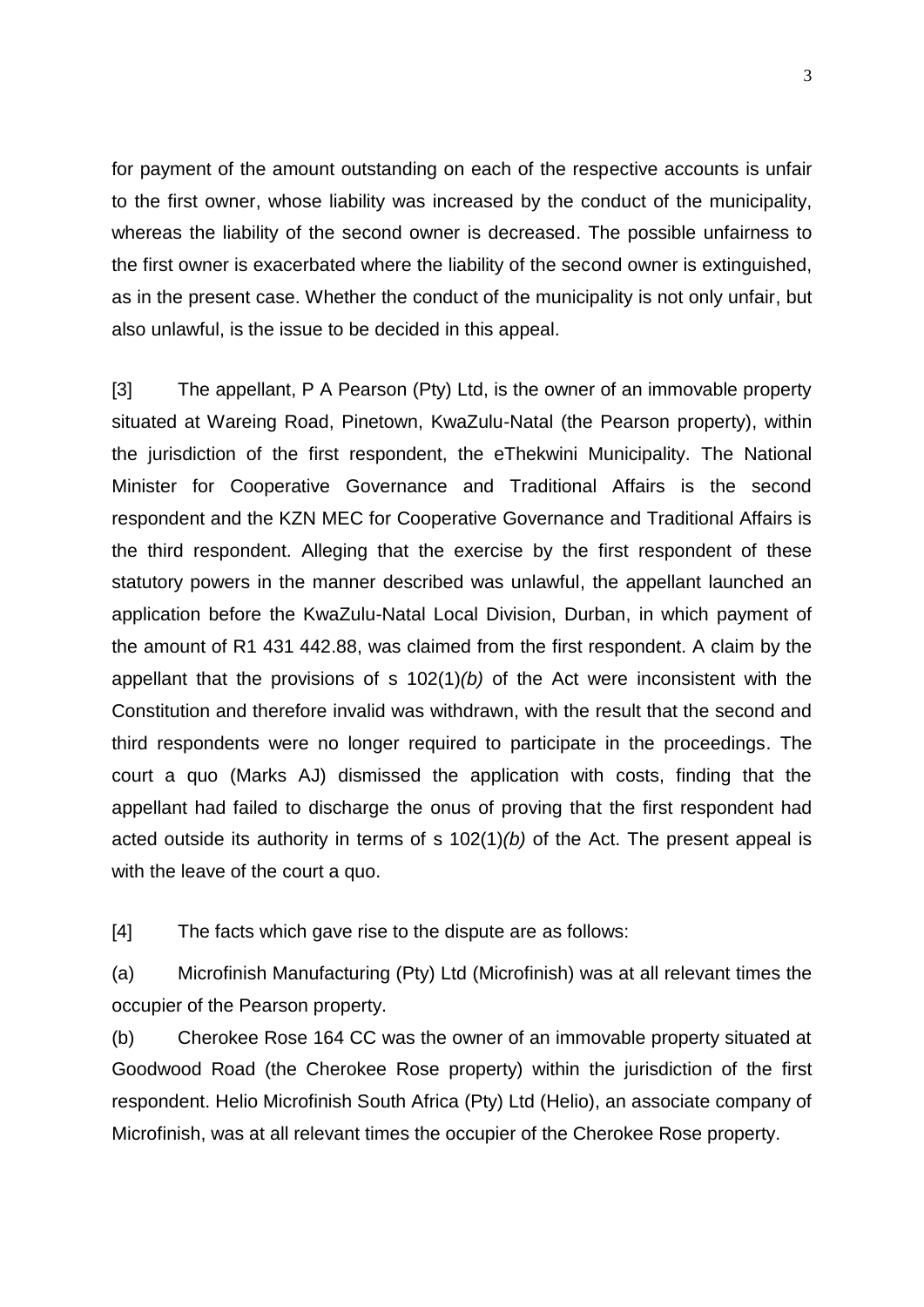(c) Microfinish opened accounts with the first respondent for the supply of utilities and municipal services, such as electricity and water to Microfinish at the Pearson property (the Pearson property account), as well as the Cherokee Rose property (the Cherokee Rose property account). Although Microfinish as the account holder was liable to make payment to the first respondent for the supply of services at both properties, it was unable to do so as it was placed in voluntary liquidation on 18 November 2011.

(d) Prior to its liquidation, Microfinish made a number of payments into its Pearson property account for the supply of services at this property in terms of ss 75A and 76 of the Act. However, as at the date when it was placed in liquidation approximately R1.7 million was still owed on this account. In addition, approximately R1.4 million was owed by Microfinish in respect of its Cherokee Rose property account, for the supply of services at this property.

(e) On 19 November 2011, and acting in terms of s 102(1)*(b)* of the Act, the first respondent credited payments made by Microfinish into its Pearson property account, to the Cherokee Rose property account. The result was that the amount owed by Microfinish in respect of the Cherokee Rose property account for services supplied by the first respondent to Microfinish at that property, was fully paid. However, the outstanding amount owed by Microfinish in respect of the Pearson property account, for services supplied by the first respondent to Microfinish at that property, was increased to approximately R3.1 million. This sum represented the total amount owed on the Pearson property account by Microfinish, for services supplied by the first respondent to it at this property.

(f) The appellant, as the owner of the Pearson property, failed to discharge its obligation to pay the outstanding amount owed by Microfinish on the Pearson property account. The first respondent therefore terminated the supply of services and utilities to this property. As the appellant urgently required their restoration, it paid amounts totalling R2 742 191.02 to the first respondent on 12 March 2012, without any admission of liability and under protest. Included in this payment was the amount claimed of R1 431 442.88, which the appellant contends was previously unlawfully credited by the first respondent from the Pearson property account to the Cherokee Rose property account.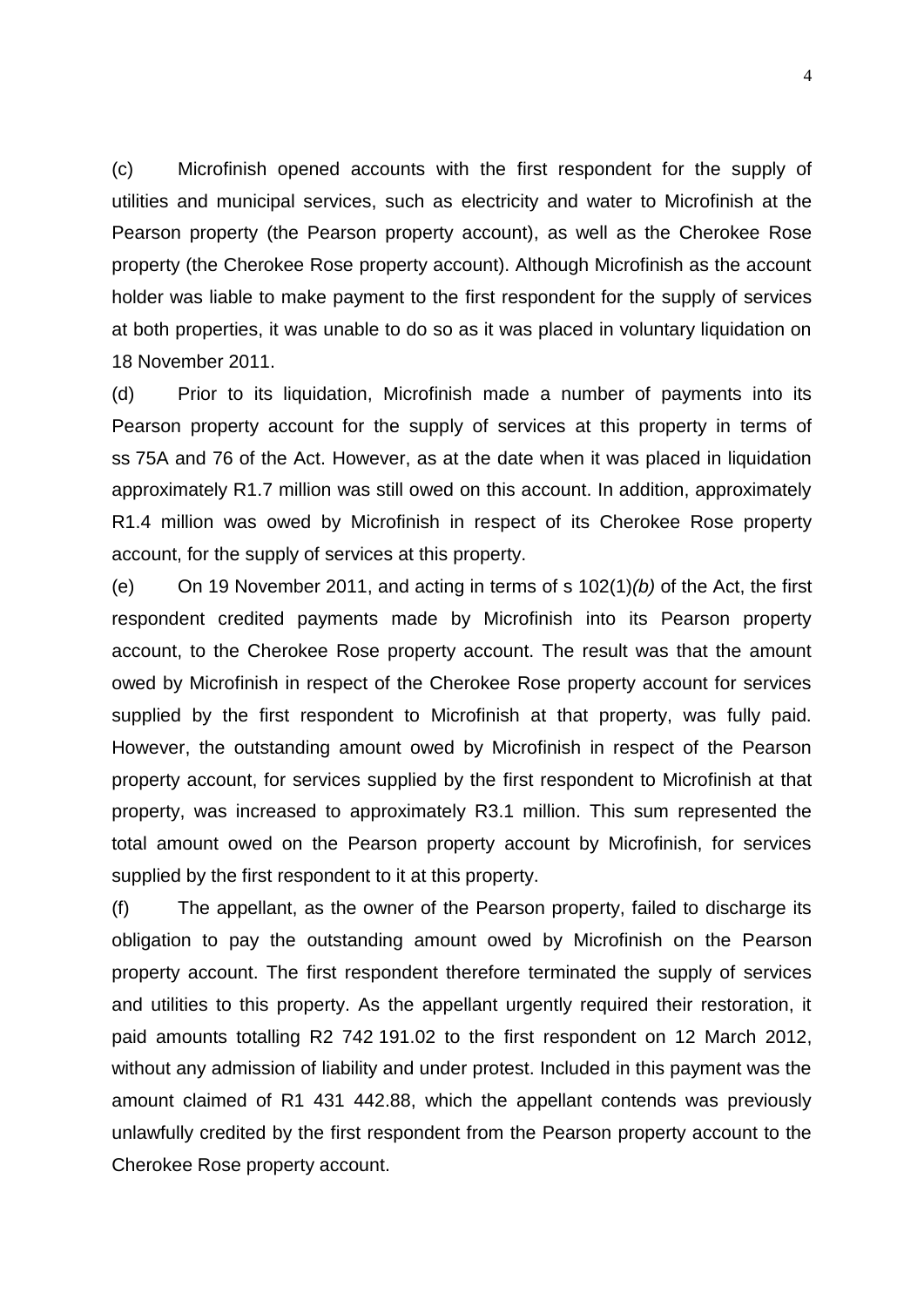[5] The relevant provisions of the Act are ss 102(1)*(b)* and 118(3). Section 102 provides that:

'102 Accounts –

(1) A municipality may –

*(a)* consolidate any separate accounts of persons liable for payments to the municipality;

*(b)* credit a payment by such a person against any account of that person; and

*(c)* implement any of the debt collection and credit control measures provided for in this Chapter in relation to any arrears on any of the accounts of such a person.

(2) Subsection (1) does not apply where there is a dispute between the municipality and a person referred to in that subsection concerning any specific amount claimed by the municipality from that person.

(3) A municipality must provide an owner of a property in its jurisdiction with copies of accounts sent to the occupier of the property for municipal services supplied to such a property if the owner requests such accounts in writing from the municipality concerned.'

[6] Section 118 of the Act provides that:

'118 Restraint on transfer of property

(1) A registrar of deeds may not register the transfer of property except on production to that registrar of deeds of a prescribed certificate –

*(a)* issued by the municipality or municipalities in which that property is situated; and

*(b)* which certifies that all amounts that became due in connection with that property for municipal service fees, surcharges on fees, property rates and other municipal taxes, levies and duties during the two years preceding the date of application for the certificate have been fully paid.

 $(1A)$  . . .

 $(2)$  . . .

(3) An amount due for municipal service fees, surcharges on fees, property rates and other municipal taxes, levies and duties is a charge upon the property in connection with which the amount is owing and enjoys preference over any mortgage bond registered against the property.'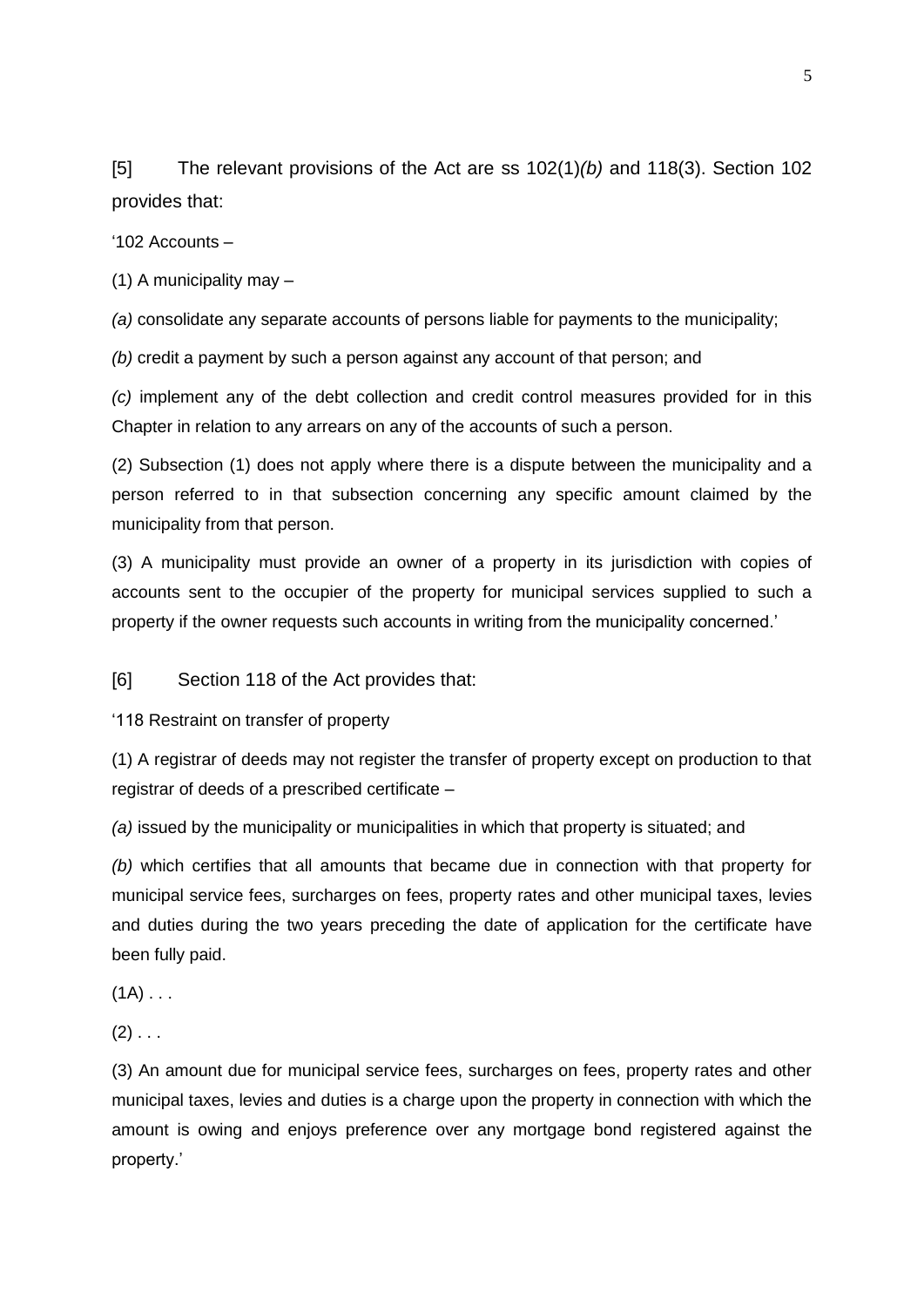[7] The first respondent submits that because it is common cause that the amount of R1 431 442.88 claimed by the appellant was the amount owed in respect of services and utilities supplied by the first respondent to Microfinish at the Cherokee Rose property, and because it is also common cause that the amount owed on the Pearson property account after the crediting of payments to the Cherokee Rose property account, was the amount owed in respect of municipal services supplied to the Pearson property, the transfer of credits did not result in the amount owed in respect of municipal services supplied to the Pearson property, being increased. All that was increased was the balance owing on the Pearson property account for services supplied by the first respondent to Microfinish at the Pearson property, which had not been paid. The appellant, however, submits that although this indebtedness was reflected as the indebtedness of Microfinish in the Pearson property account, this did not entitle the first respondent to require the appellant, as owner of the Pearson property, to discharge that portion of the liability of Microfinish which arose in connection with the Cherokee Rose property.

[8] Whether the first respondent acted lawfully requires a consideration of the provisions of s 102(1)*(b)* and s 118(3) of the Act. The court a quo concluded that the provisions of s 118(3) were irrelevant to an interpretation of s 102(1)*(b)*, and that the first respondent had acted within its authority in terms s 102(1)*(b)* of the Act. It reached this conclusion on the following basis:

'In *BOE Bank Ltd v Tshwane Metropolitan Municipality* 2005 (4) SA 336 (SCA) Brand JA (at para 8) observed that section 118(3) is on its own wording an independent, self-contained provision. The purpose of that section is to ensure payment of the municipal claims. In any event, at no stage did the Municipality seek to rely on or utilise the provisions of section 118(3). To my mind section 118(3) is irrelevant to the interpretation of section 102.'

[9] The first respondent submits that the court a quo was correct in dismissing the appellant's reliance on s 118(3) to interpret s 102 of the Act. The reason, according to the first respondent, is that s 118(3) of the Act is a self-contained security provision, which affords the first respondent a statutory legal hypothec over the property of the owner for debts incurred on the property in respect of municipal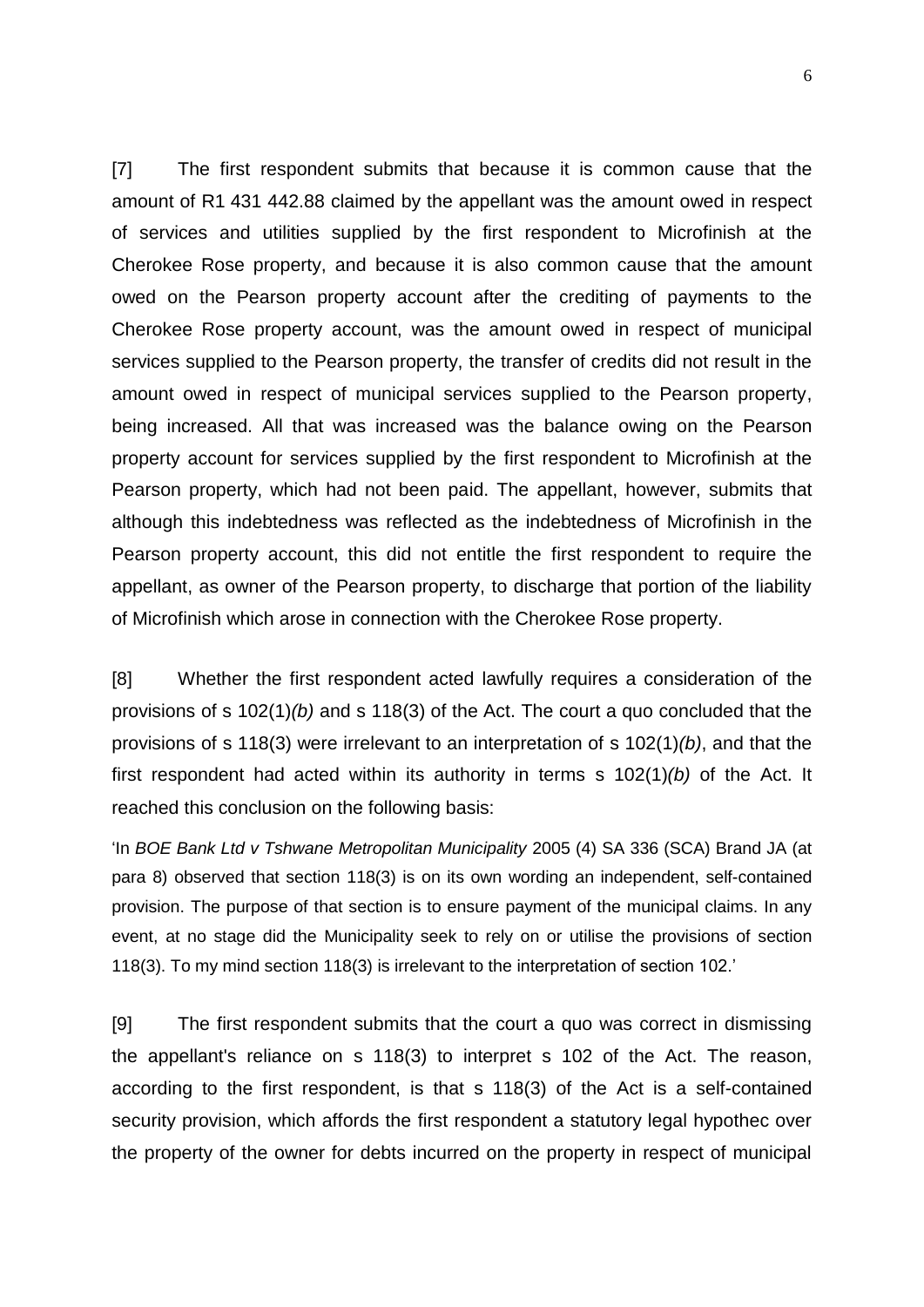services. In other words, the provisions of s 118(3) have an entirely different objective to that of s 102 of the Act.

[10] Although I agree with the conclusion of the court a quo that the provisions of s 118(3) of the Act are irrelevant to an interpretation of the provisions of s 102 of the Act, I disagree with its reasons for the conclusion. The finding by Brand JA in *BOE Bank Ltd*, that s 118(3) on its own wording was an independent and self-contained provision, was only directed at the status of this subsection within the context of s 118 and not the Act as a whole. In that case what had to be determined was whether the time limit stipulated in s 118(1) should be read into s 118(3). By virtue of the fact that subsection 118(3) was an independent and self-contained provision, it did not require the incorporation of the time limit in s 118(1) to make it comprehensible or workable. Furthermore, the first respondent, in demanding payment by the appellant, quite clearly relied upon its right in terms of s 118(3) of the Act to hold the Pearson property as security for payment of the amount owed on the Pearson property account.

[11] The appellant, however, submits that the conclusion of the court a quo that s 118(3) of the Act was irrelevant to the interpretation of s 102, demonstrates a misunderstanding of the crucial question that had to be determined. The appellant accepts that the first respondent was entitled, in terms of s 102 of the Act, to credit payments made by Microfinish into the Pearson property account, to the Cherokee Rose property account. According to the appellant, the first respondent was not entitled thereafter, in terms of s 118(3) of the Act or on any other basis, to require the appellant as owner of the Pearson property to discharge that portion of the liability which arose in connection with the Cherokee Rose property, albeit that such indebtedness was reflected as the indebtedness of Microfinish in the Pearson property account.

[12] In my view, the proper enquiry is whether the conduct of the first respondent, in seeking payment from the appellant of the outstanding balance on the Pearson property account was rendered unlawful by the prior exercise by the first respondent of its right in terms of s 102(1)*(b)* of the Act, to transfer credits between the Pearson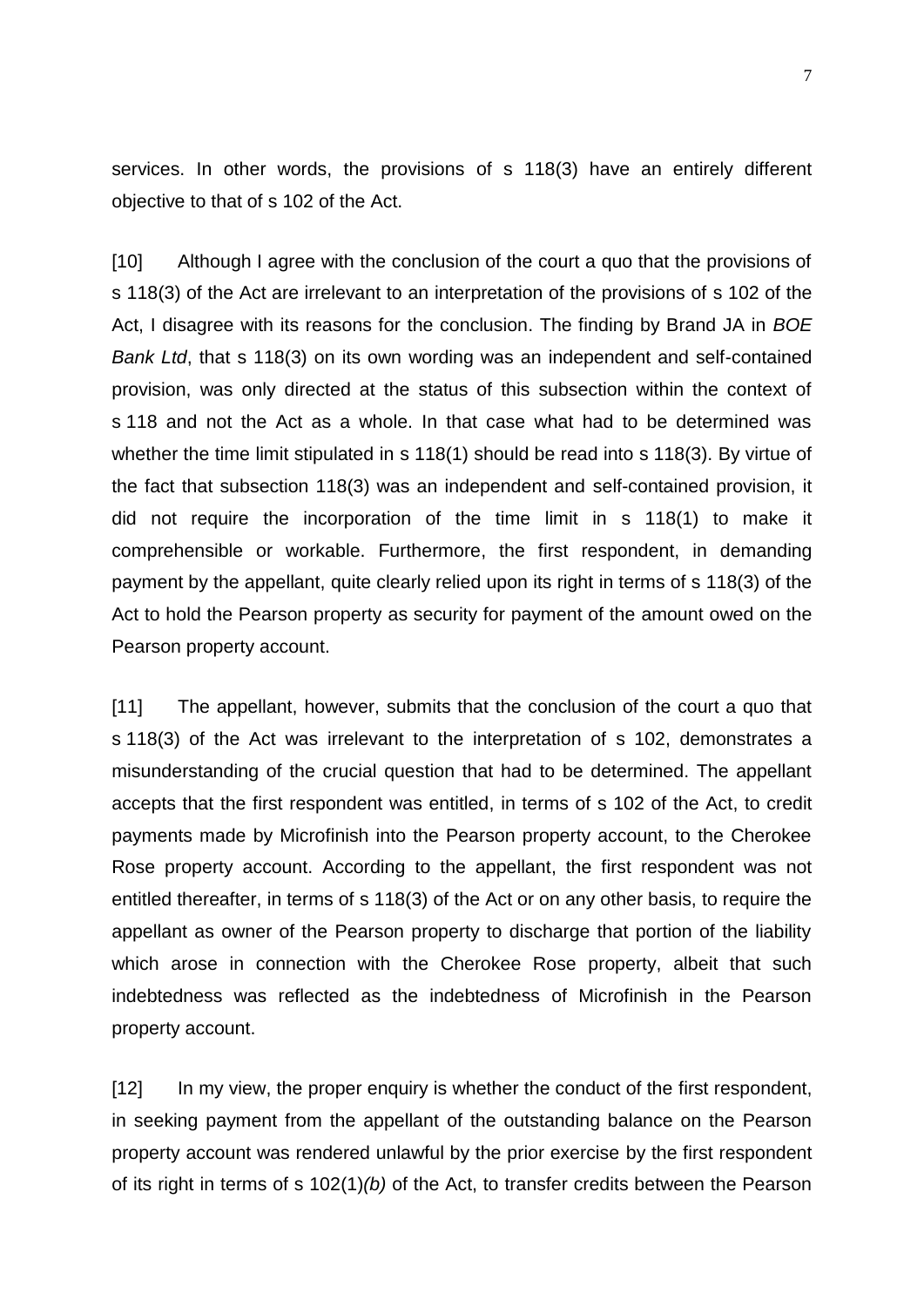property account and the Cherokee Rose property account. In other words, whether the conduct of the first respondent which resulted in an increase in the balance owed on the Pearson property account, which increased balance nevertheless represented the correct amount owed by Microfinish for services supplied by the first respondent to the Pearson property, with a concomitant increase in the liability of the appellant, renders a subsequent claim by the first respondent against the appellant for payment of the outstanding balance on the Pearson property account, unlawful.

[13] Section 229 of the Constitution vests a local authority with the authority to impose 'rates on property and surcharges on fees for services provided by or on behalf of the municipality'. This power is regulated by national legislation in the form of the Act. Chapter 9 provides for municipal credit control and debt collection. Section 96 of the Act deals with the 'debt collection responsibility of municipalities' and enjoins a municipality to collect all money that is due and payable to it, subject to the Act and any other applicable legislation. For that purpose it has to adopt, maintain and implement a credit control and debt collection policy, which is consistent with its rates and tariff policies and complies with the provisions of the Act. Section 97 of the Act requires the credit control debt collection policy to provide, inter alia, for credit control debt collection procedures and mechanisms. (*Body Corporate Croftdene Mall v Ethekwini Municipality* [2011] ZASCA 188; 2012 (4) SA 169 (SCA) paras 14-15).

[14] The first respondent has adopted a credit control and debt collection policy as required by the Act, which provides under the heading 'Responsibility for Amounts Due', that:

'7.1 In terms of Section 118(3) of the Act an amount due for municipal service fees, surcharge on fees, property rates and other municipal taxes, levies and duties is a charge upon the property in connection with which the amount is owing and enjoys preference over any mortgage bond registered against the property.

7.1.1 Accordingly, all such Municipal debts shall be payable by the owner of such property without prejudice to any claim which the Municipality may have against any other person.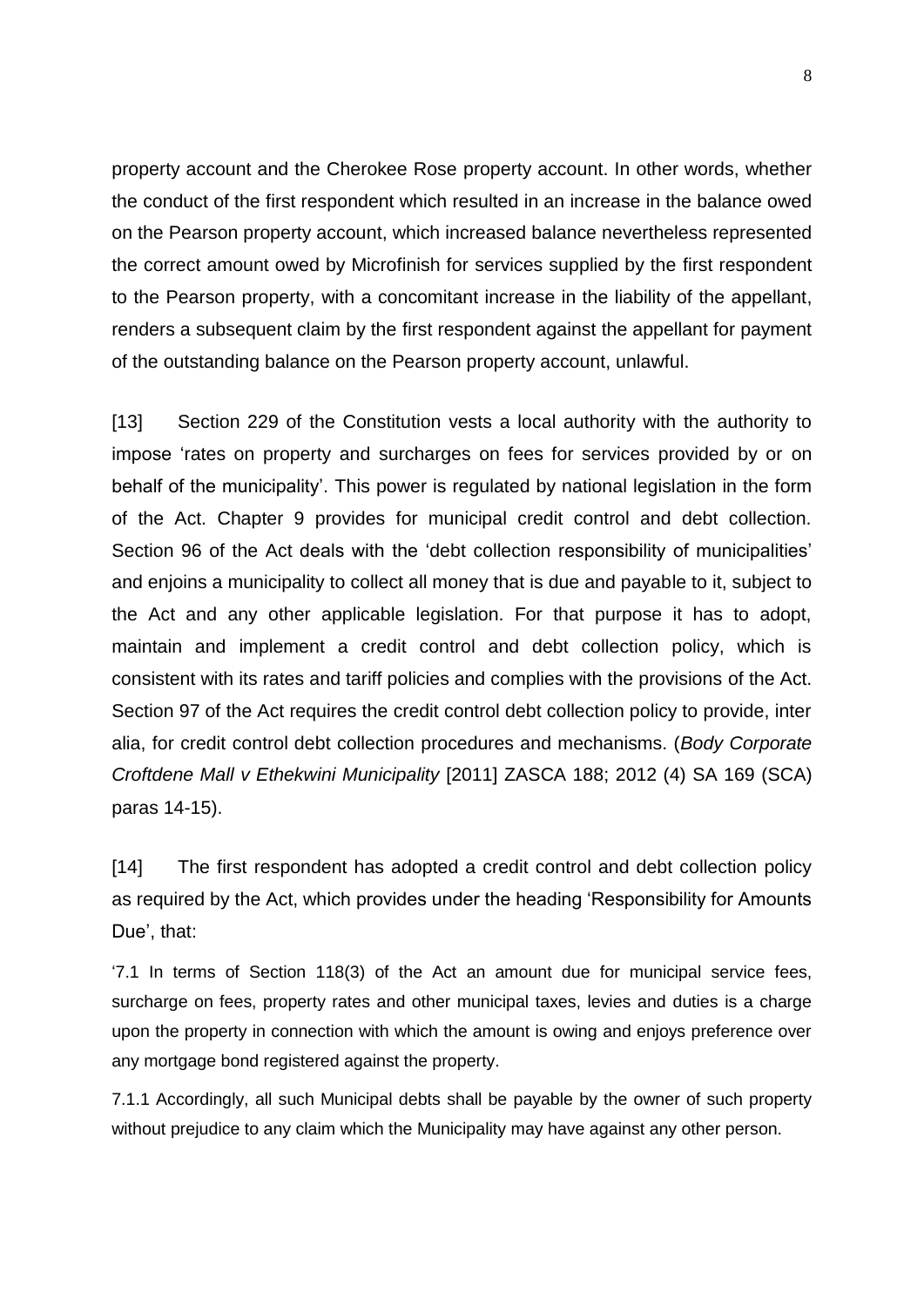7.1.2 The Municipality reserves the right to cancel a contract with the customer in default and register the owner only for services on the property.

 $7.1.3...$ 

 $7.2...$ 

7.3 Except for property rates, owners shall be held jointly and severally liable, the one paying the other to be absolved, with their tenants who are registered as customers, for debts on their property.'

[15] Under the heading 'Cash Allocation' the credit control and debt collection policy of the first respondent provides that:

'10.1 For consolidated accounts the Municipality may in accordance with section 102 of the Act credit any payment by a customer against any account of that customer.

 $10.2...$ 

 $10.3...$ 

10.4 The Municipality's allocation of payment is not negotiable and the customer may not choose which services to pay.'

[16] In terms of the credit control and debt collection policy of the first respondent, which is in accordance with the Act, the first respondent is entitled to credit a payment made by a person who is liable to make payment to the first respondent, to any account of that person. In addition the liability of an owner for 'all such Municipal debts' is restricted to debts on 'the property in connection with which the amount is owing'. The conduct of the first respondent was in accordance with these provisions for the following reasons. When the first respondent credited the amounts previously paid by Microfinish into the Pearson property account to the Cherokee Rose property account, it simply credited those payments to the amount owed by Microfinish on the Cherokee Rose property account. When the appellant made payment of the balance outstanding on the Pearson property account for services supplied by the first respondent to the Pearson property, it made payment of the amount owing on the property of which it was the owner. The fact that the amount owed on the Pearson property account would have been reduced by the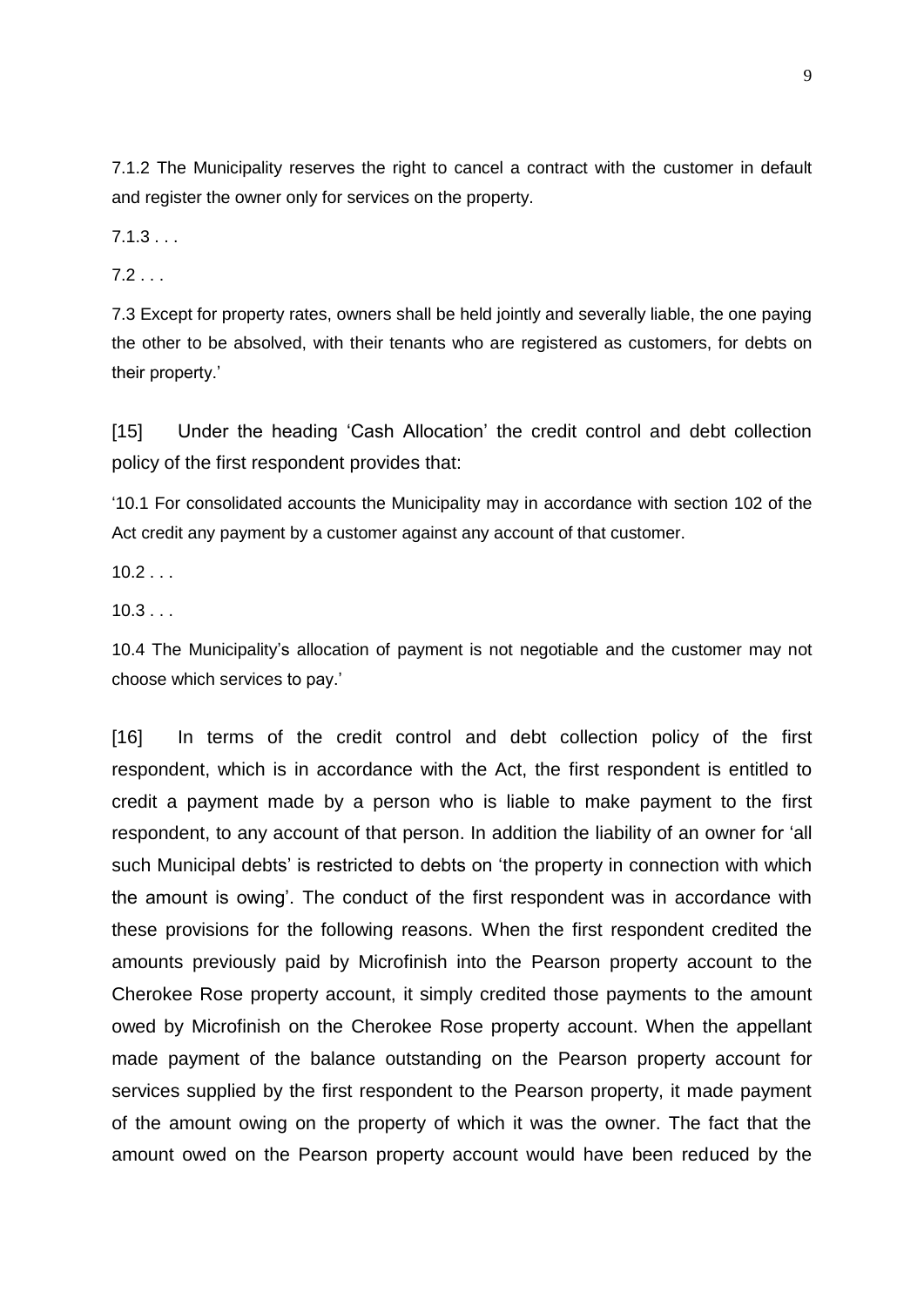amount claimed of R1 431 442.88, if the first respondent had not transferred payments made by Microfinish into the Pearson property account to the Cherokee Rose property account, can have no bearing upon the lawfulness of the first respondent's conduct in seeking payment of the increased balance owing on the Pearson property account from the appellant. The conduct of the first respondent was authorised in terms of s 102(1)*(b)* of the Act and can have no bearing upon the lawfulness of the first respondent's subsequent exercise of its rights against the appellant.

[17] The unfair result caused by the first respondent's conduct is, however, tempered by two important aspects of the evidence. First, the money transferred by the first respondent from the Pearson property account to the Cherokee Rose property account was the money of Microfinish and not that of the appellant. The first respondent therefore did not use the appellant's money to pay the balance outstanding on the Cherokee Rose property account. Second, the amount paid by the appellant into the Pearson property account represented the amount owed by Microfinish in respect of services supplied by the first respondent to Microfinish at the Pearson property owned by the appellant.

[18] The appeal accordingly fails and the following order is made:

The appeal is dismissed with costs.

**K G B Swain Judge of Appeal**